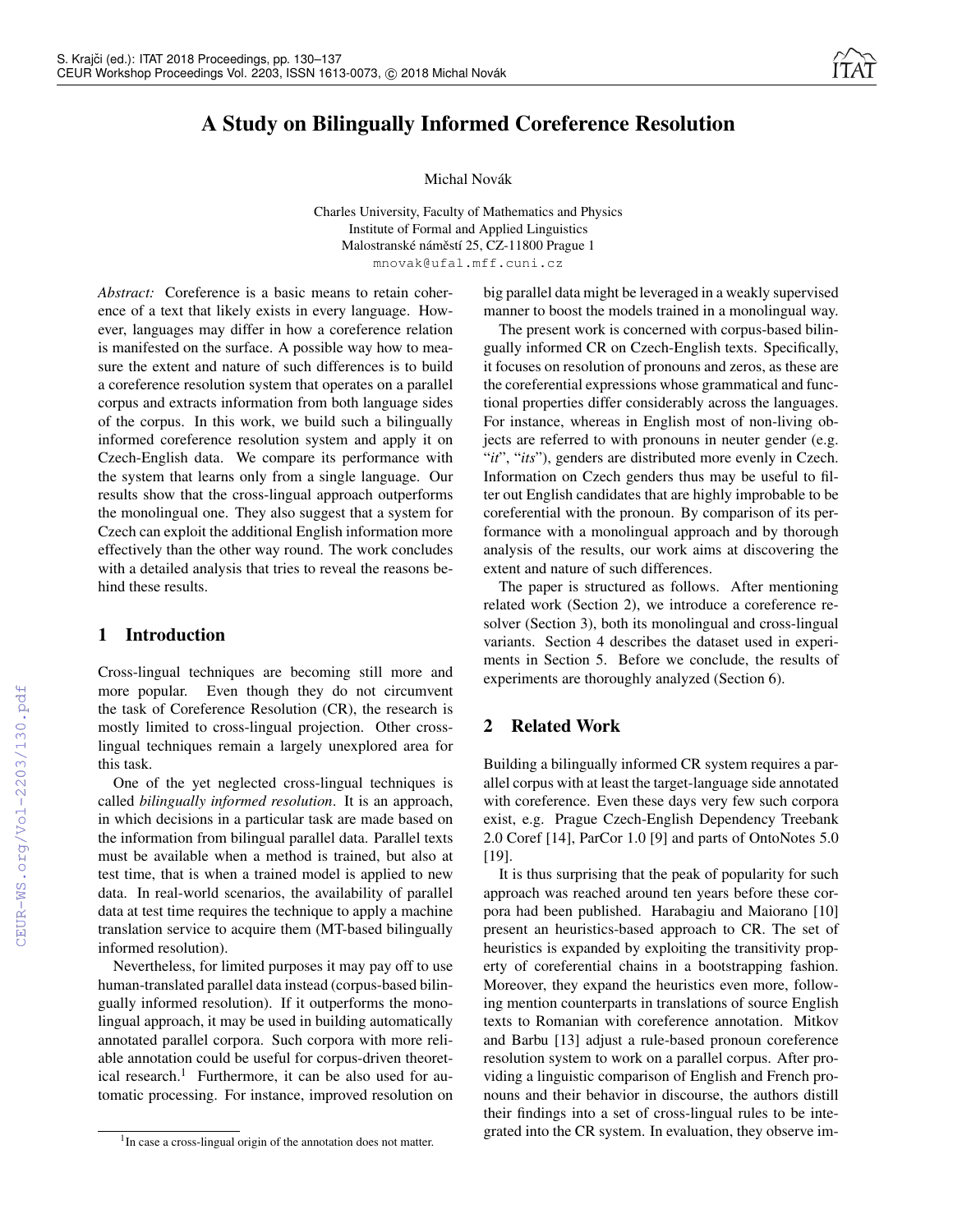provements in resolution accuracy of up to 5 percentage points compared to the monolingual approach.

As for more recent works, the authors of [5] address the task of overt pronoun resolution in Chinese. Among the others they propose an MT-based bilingually informed approach. A model is built on Chinese coreference, exploiting Chinese features. These are augmented with English features, extracted from the Chinese texts machinetranslated to English. It allows for taking advantage of English nouns' gender and number lists, which according to authors correspond to the distribution of genders and numbers over Chinese nouns.

Experiments of Novák and Žabokrtský [17], the first ones using bilingually informed CR on Czech-English data, are most relevant to the present work. With the focus on English personal pronouns only, their best cross-lingual configuration managed to outperform the monolingual CR by one F-score point. Taking advantage of a more developed version of their CR system, we extend their work in several directions. First, we explore the potential of such approach for a wider range of English coreferential expressions. Next, we perform experiments in the opposite direction, i.e. Czech CR informed by English. And finally, we provide a very detailed analysis of the results unveiling the nature of the cross-lingual aid.

# 3 Coreference Resolution System

For coreference resolution we adopt a more developed version of the resolver utilized in [17]. This new version builds on the monolingual Treex CR system [15], and augments it with the cross-lingual extension presented in [17]. The difference between the current system and the system in [17] lies mostly in that it can target a wider range of expressions, it exploits a richer feature set and the preprocessing stage analyzing the text to the tectogrammatical representation is of higher quality. Instead of listing all the changes, we briefly introduce the monolingual (Section 3.1) and the cross-lingual component (Section 3.2) of Treex CR from the scratch.<sup>2</sup>

#### 3.1 Monolingual Resolution

Treex CR operates on the *tectogrammatical layer*. It is a layer of deep syntax based on the theory of Functional Generative Description [20]. The tectogrammatical representation of a sentence is a dependency tree with rich linguistic features consisting of the content words only. Furthermore, some surface ellipses are restored at this layer. It includes anaphoric zeros (e.g. zero subjects in Czech, unexpressed arguments of non-finite clauses in both English and Czech) that are introduced in the tectogrammatical layer with a newly established node.

The tectogrammatical layer is also the place, where coreference relations should be annotated. It is technically represented as a link between two coreferential nodes:<sup>3</sup> *the anaphor* (the referring expression) and *the antecedent* (the referred expression).

Each input text must be first automatically preprocessed up to this level of linguistic annotation. The CR system based on supervised machine learning then takes advantage of the information available in the annotation.

*Pre-processing.* The input text must undergo an analysis producing a tectogrammatical representation of its sentences before coreference resolution is carried out. We use pipelines for analysis of Czech and English available in the Treex framework [18]. The analysis starts with a rule-based tokenization, morphological analysis and partof-speech tagging (e.g. [21] for Czech), dependency parsing to surface trees (e.g. MST parser [12] for English) and named entity recognition [22]. In addition, the NADA tool [3] is applied to help distinguish referential and nonreferential occurrences of the English pronoun "*it*".

Tectogrammatical trees are created by a transformation from the surface trees. All function words are made hidden, morpho-syntactic information is transferred and semantic roles are assigned to tectogrammatical nodes [4]. On the tectogrammatical layer, certain types of ellipsis can be restored. The automatic pre-processing focuses only on restoring nodes that might be anaphoric. Such nodes are added by heuristics based on syntactic structures. The restored nodes include Czech zero subjects and both Czech and English zeros in non-finite clauses, e.g. zero relative pronouns, unexpressed arguments in infinitives, past and present participles.

*Model design.* Treex CR models coreference in a way to be easily optimized by supervised learning. Particularly, we use logistic regression with stochastic gradient descend optimization implemented in the Vowpal Wabbit toolkit.<sup>4</sup> Design of the model employs multiple concepts that have proved to be useful and simple at the same time.

Given an anaphor and a set of antecedent candidates, *mention-ranking* models [6] are trained to score all the candidates at once. On the one hand a mention-ranking model is able to capture competition between the candidates, but on the other hand features describe solely the actual mentions, not the whole clusters built up to the moment. Antecedent candidates for an anaphor (both positive and negative) are selected from the context window of a predefined size.

No anaphor detection stage precedes the coreference resolution. Unless another measure was taken, it would lead to all occurrences of the pronoun "*it*" labeled as referential, for instance. Nevertheless, the model determines

 $2P$ lease refer to [15] for more details on the monolingual component of the system.

<sup>&</sup>lt;sup>3</sup>A mention is determined only by its head in tectogrammatics. No mention boundaries are specified. Therefore, it is sufficient for a coreference link to determine only two nodes, the mentions' head nodes.

<sup>4</sup>https://github.com/JohnLangford/vowpal\_ wabbit/wiki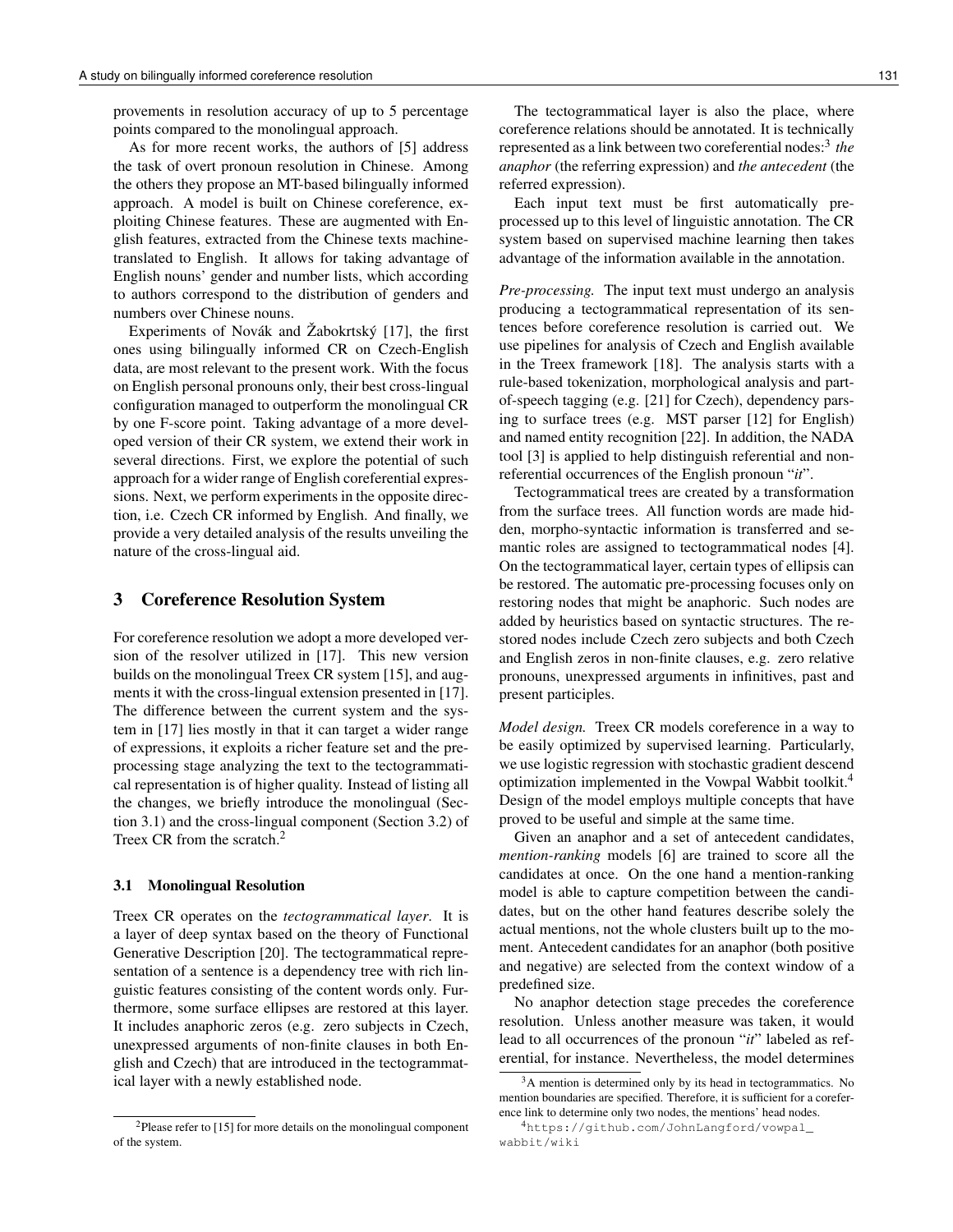whether the anaphor is referential jointly with selecting its antecedent. This is ensured by adding a dummy candidate representing solely the anaphor itself. By selecting this candidate, the model claims that the anaphor is in fact non-referential.

Diverse properties of various types of coreferential relations (e.g. different referential scopes of personal and relative pronouns) encouraged us to model individual anaphor types separately. A specialized model is build for (1) personal and possessive pronouns in 3rd person (and zero subjects in Czech), (2) reflexive pronouns, (3) relative pronouns, and (4) zeros in non-finite clauses. Treex CR runs them in a sequence.

*Features.* The pre-processing stage enriches a raw text with a substantial amount of linguistic information. Feature extraction stage then uses this material to yield *features* consumable by the learning method. Features are always related to at most two nodes – an anaphor candidate and an antecedent candidate.

The features can be divided into three categories. Firstly, location and distance features indicate positions of the anaphor and the antecedent candidate in a sentence and their mutual distance in terms of words, clauses and sentences. Secondly, a big group of features reflects (deep) morpho-syntactic aspects of the candidates. It includes the mention head's part-of-speech tag and morphological features (e.g. gender, number, person, case), (deep) syntax features (e.g. dependency relation, semantic role) as well as some features exploiting the structure of the syntactic tree. Many of the features are combined by concatenation or by agreement, i.e. indicating whether the anaphor's value agrees with antecedent's one. Finally, lexical features focus on lemmas of the mentions' heads and their parents. These are used directly or through the frequencies collected in a large data of Czech National Corpus [1] indexed in a list of noun-verb collocations. Furthermore, all hypernymous concepts of a mention are extracted as features from ontologies (e.g. WordNet [7]) and named entity labels are also employed.

## 3.2 Cross-lingual Extension

The extension enables bilingually informed CR. Like the monolingual CR, it addresses coreference in one target language at a time. However, instead of data in single language, it must be fed with parallel data in two languages. Both language sides (Czech and English in this case) of the data must be first pre-processed with the pipelines analyzing the texts up to the diagrammatically layer. Furthermore, to facilitate the access to important information in the other language, the pre-processing stage also seeks for alignment between tectogrammatical nodes. The bilingually informed approach then augments the monolingual features with those accessing the other side of the parallel data. Design of the model remains the same as for the monolingual approach.

*Alignment.* It is central for our cross-lingual approach to have the English and Czech texts aligned on the level of tectogrammatical nodes. The alignment is based on unsupervised word alignment performed by MGIZA++ [8] trained on the data from CzEng 1.0 [4], and projected to the tectogrammatical layer. Furthermore, it is augmented with a supervised method [17] addressing selected coreferential expressions, including potentially anaphoric zeros.

*Features.* Cross-lingual features describe the nodes aligned to the coreferential candidates in the target language – the anaphor candidate and the antecedent candidate. To collect such nodes, we follow the alignment links connected to these two candidates. For each of the nodes, we take at most one of its aligned counterparts. In this way, we obtain at most two nodes aligned to the pair of potentially coreferential nodes, for which we can extract cross-lingual features. If no aligned counterpart is found, no cross-lingual features are added.

We extract two sets of cross-lingual features:

- *aligned\_all*: it consists of all the features contained in a monolingual set for a given aligned language;
- *aligned\_coref*: it consists of a single indicator feature, assigning the true value only if the two aligned nodes belong to the same coreferential entity. This feature can be activated only if there exists a monolingual coreference resolver for the aligned language. We employ Treex CR and its monolingual models for English and Czech, but any CR system, even a rulebased one, could be used.

We do not manually construct features combining both language sides. Nevertheless, such features are formed automatically by the machine-learning tool Vowpal Wabbit.

## 4 Datasets

We employ Prague Czech-English Dependency Treebank 2.0 Coref [14, PCEDT 2.0 Coref] to train and test our CR systems. It is a Czech-English parallel corpus, consisting of almost 50k sentence pairs (more on its basic statistics is shown in the upper part of the Table 1). The English part of the treebank is based on texts from the Wall Street Journal collected for the Penn Treebank [11]. The Czech part was manually translated from English. All texts have been annotated at multiple layers of linguistic representation up to the tectogrammatical layer.

Although PCEDT 2.0 Coref has been extensively annotated by humans, we strip almost all manual annotations and replace it by the output of the pre-processing pipeline (see Sections 3.1 and 3.2). The only manually annotated information that we retain are the coreferential links.

We do not split the data into train and test sections. All the experiments are conducted using 10-fold crossvalidation.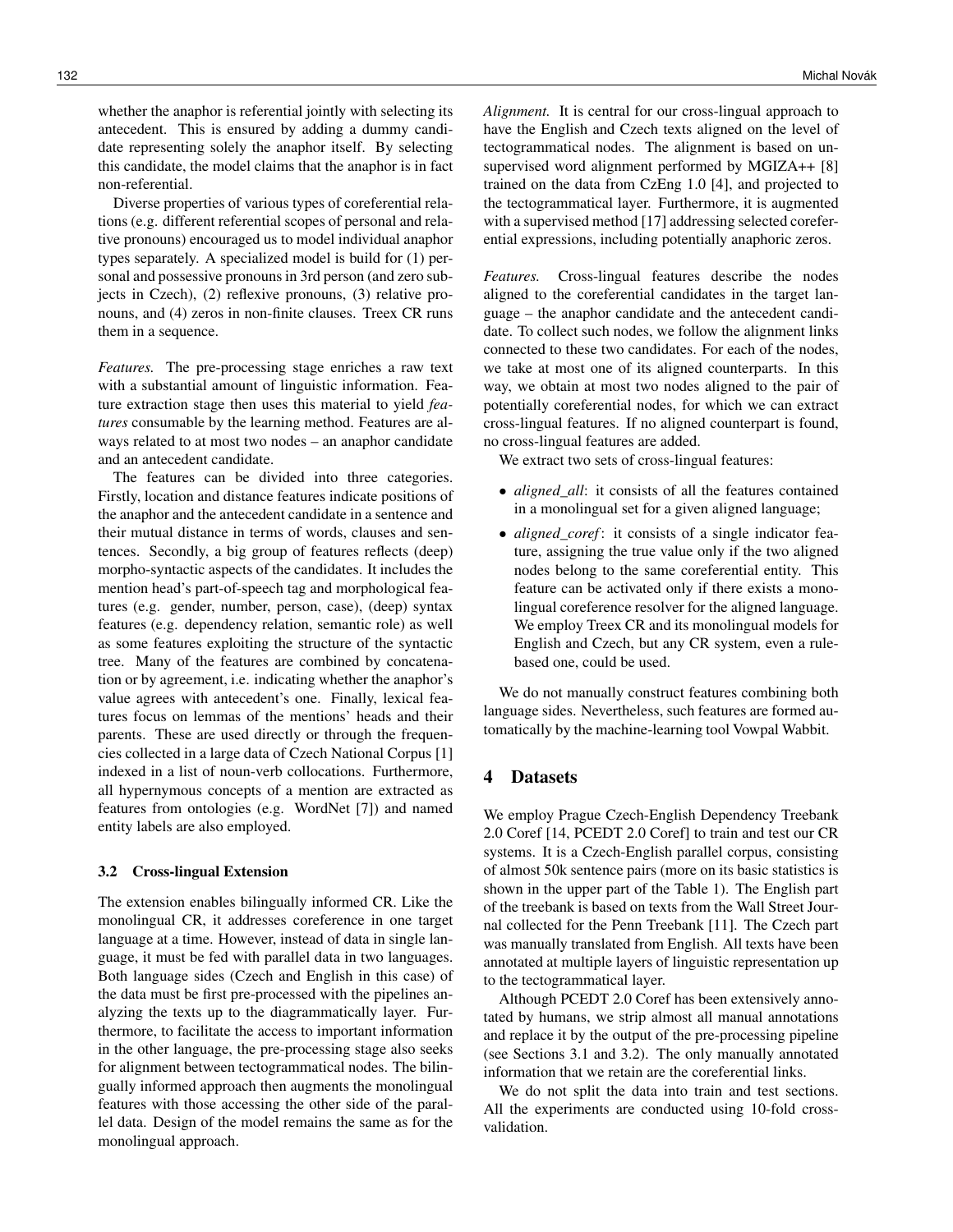| Mention type        | Czech     | English   |
|---------------------|-----------|-----------|
| Sentences           | 49,208    | 49,208    |
| Tokens              | 1,151,150 | 1,173,766 |
| Tecto, nodes        | 931,846   | 838,212   |
| Mentions (total)    | 183,277   | 188,685   |
| Personal pron.      | 3,038     | 14,887    |
| Possessive pron.    | 3,777     | 9,186     |
| Refl. poss. pron.   | 4,389     |           |
| Reflexive pron.     | 1,272     | 484       |
| Zero subject        | 16,875    |           |
| Zero in nonfin. cl. | 6,151     | 29,759    |
| Relative pron.      | 15,198    | 8,170     |
| Other               | 132,577   | 126,199   |

Table 1: Basic and coref. statistics of PCEDT 2.0 Coref.

As mentioned in Section 3.1, our CR system consists of four models targeting different types of mentions as anaphors. In evaluation, we split the anaphor candidates to even finer categories, namely: (1) personal pronouns, (2) possessive pronouns, (3) reflexive possessive pronouns, (4) reflexive pronouns, all four types of pronouns in the 3rd or ambiguous person, (5) zero subjects, (6) zeros in non-finite clauses, and (7) relative pronouns (the statistics of coreferential mentions is collected in the bottom part of Table 1). Driven by the findings in an analysis of Czech-English correspondences [16], these expressions are very interesting from a cross-lingual point of view, as they often transform to a different type or carry different grammatical properties, when translated. We assume this aspect is not so significant in case of nominal groups, for instance, which represent the majority of remaining mentions. The other types grouped under the category Other are demonstrative pronouns, pronouns in 1st and 2nd person etc. This category of anaphors is not targeted by our CR method.

## 5 Experiments

The following experiments compare the performance of the monolingual and bilingually informed system. Both systems are trained on the PCEDT dataset. All the design choices (except for the feature sets) and hyperparameter values are shared by both systems.

*Evaluation measure.* We expect different mention types to behave differently in the cross-lingual approach. Standard evaluation metrics (e.g. MUC [23],  $B<sup>3</sup>$  [2]), however, do not allow for scoring only a subset of mentions. Instead, we use the *anaphora score*, an anaphor-decomposable measure proposed by [15]. The score consists of three components: precision, recall, and F-score as a harmonic mean of the previous two. While precision expresses the success rate of a system averaged over all mentions labeled

| Mention type |                             | Czech                          | English                     |                             |  |
|--------------|-----------------------------|--------------------------------|-----------------------------|-----------------------------|--|
|              | monoling                    | biling                         | monoling                    | biling                      |  |
| Personal     | $^{63.84}_{61.24}$ 62.51    | $_{64,38}^{67,82}$ 66.06       | $\frac{76.34}{71.37}$ 73.77 | $\frac{78.57}{72.64}$ 75.49 |  |
| Possessive   | $^{71.93}_{71.51}$ 71.72    | $\frac{75.73}{74.85}$ 75.29    | $\frac{80.07}{79.54}$ 79.81 | $_{81,00}^{81,46}$ 81.23    |  |
| Refl. poss.  | $\frac{85.61}{85.42}$ 85.52 | $87.70$ <sub>87.04</sub> 87.36 |                             |                             |  |
| Reflexive    | $\frac{66.91}{56.60}$ 61.33 | $\frac{67.24}{55.66}$ 60.90    | $^{77.31}_{72.67}$ 74.92    | $^{75.88}_{71.01}$ 73.37    |  |
| Zero subj.   | $\frac{73.18}{55.46}$ 63.10 | $\frac{78.88}{57.64}$ 66.61    |                             |                             |  |
| Zero nonfin. | $\frac{78.98}{41.51}$ 54.42 | $\frac{81.52}{42.63}$ 55.98    | ${}^{71.48}_{54.62}$ 61.92  | $\frac{73.31}{54.75}$ 62.68 |  |
| Relative     | $_{79.94}^{81.51}80.72$     | $83.48$ <sub>81.62</sub> 82.54 | $\frac{83.47}{76.23}$ 79.69 | $\frac{85.76}{77.13}81.21$  |  |
| Total        | $\frac{76.83}{65.17}$ 70.52 | $\frac{80.27}{67.09}$ 73.09    | $\frac{75.93}{65.26}$ 70.19 | $\frac{77.85}{65.95}$ 71.41 |  |

Table 2: Anaphora scores of monolingual and bilingually informed coreference resolution.

by the system as anaphoric, recall averages over all true anaphoric mentions. A decision on an anaphor candidate is correct if the system correctly labels it as non-anaphoric or the antecedent found by the system really belongs to the same entity as the anaphor. In the following tables, we use  $P_R$  F to format the three components of the anaphora score.

*Bilingually informed vs. Monolingual CR.* Table 2 lists the anaphora scores measured on the output of 10-fold cross-validation. In overall, cross-lingual models succeed in exploiting additional knowledge from parallel data and perform better than the monolingual approach. The Fscore improvement benefits mainly from a rise in precision, but recall also gets improved. In both languages, personal and possessive pronouns are the types that exhibit the greatest improvement. In Czech, the top-scoring mention types include zero subjects, too. Nevertheless, English as an aligned language seems to have a stronger impact on resolution in Czech (the difference between the systems is 2.5 F-score points) than Czech has on resolution in English (the difference of 1.2 F-score points).

# 6 Analysis of the Results

The results of experiments undoubtedly show the superiority of the cross-lingual CR over the monolingual one. Here, we delve more into the comparison of these two approaches. Firstly, we conduct a quantitative analysis of resolvers' decisions. It should show how many decision changes the switch to the cross-lingual approach introduces for individual mention types and what is the role of anaphoricity in these changes. Secondly, we inspect randomly sampled examples in a qualitative analysis. We attempt to disclose what are the typical examples when the system benefits from the other language and, on the other hand, if there is a systematic case when the cross-lingual approach hurts.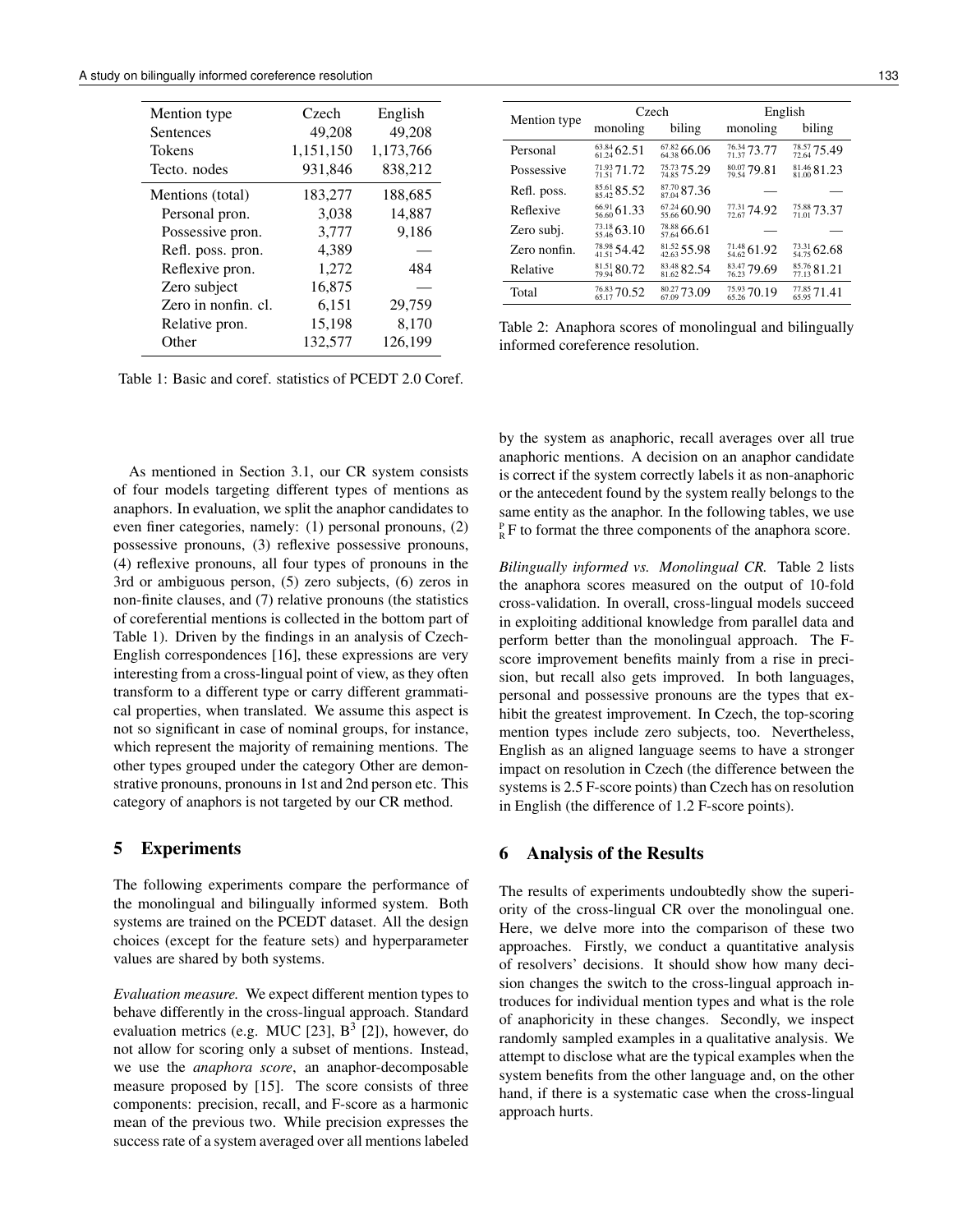| Mention type        | Anaph             |               |       |       | Non-anaph         |               |       |       |
|---------------------|-------------------|---------------|-------|-------|-------------------|---------------|-------|-------|
|                     | Both $\checkmark$ | Both $\times$ | M > C | M < C | Both $\checkmark$ | Both $\times$ | M > C | M < C |
| Personal pron.      | 55.99             | 26.96         | 5.05  | 8.34  | 1.15              | 2.08          | 0.13  | 0.32  |
| Possessive pron.    | 66.51             | 20.09         | 4.47  | 7.75  | 0.03              | 1.05          | 0.03  | 0.08  |
| Refl. poss. pron.   | 82.45             | 9.59          | 2.64  | 4.27  | 0.11              | 0.89          |       | 0.05  |
| Reflexive pron.     | 36.21             | 13.54         | 3.70  | 2.93  | 28.75             | 10.39         | 1.88  | 2.60  |
| Zero subject        | 34.12             | 13.44         | 2.79  | 4.29  | 34.16             | 5.22          | 1.12  | 4.86  |
| Zero in nonfin. cl. | 68.54             | 12.62         | 2.94  | 5.24  | 3.82              | 6.08          | 0.42  | 0.32  |
| Relative pron.      | 70.13             | 13.12         | 2.59  | 4.22  | 8.20              | 1.40          | 0.17  | 0.18  |
| Total               | 53.76             | 14.20         | 3.00  | 4.73  | 17.96             | 3.52          | 0.61  | 2.22  |

Table 3: Comparison of resolution by the monolingual and the cross-lingual CR in Czech ( $M =$ Monolingual, C = Crosslingual). The numbers are ratios (in %) of decision categories to which an anaphor candidate may fall.

#### 6.1 Quantitative Analysis

Let us start with a quantitative analysis of improvements and worsenings with respect to anaphoricity and type of the anaphor candidate. Tables 3 and 4 show for Czech and English, respectively, how often the cross-lingual system (denoted as C) is better than the monolingual (denoted as M). Each anaphor candidate falls to one of the four categories based on how C and M decided on the candidate:

- both decisions were the same and correct (Both  $\checkmark$ ),
- both decisions were the same but incorrect (Both  $\times$ ),
- M's decision was correct while C's decision was incorrect  $(M > C)$ ,
- C's decision was correct while M's decision was incorrect  $(M < C)$ .

A decision is either assignment of the anaphor candidate to a coreferential entity<sup>5</sup> or labeling it as non-anaphoric. The tables also distinguish if the candidate is in fact anaphoric or non-anaphoric. Numbers in the tables represent proportions (in %) of these categories aggregated over all instances. Every row thus sums to 100%.

Conditioning on anaphoricity allows us to directly relate this analysis to the anaphora scores shown in Table 2. Note that while resolution on anaphoric mentions may have an effect on both the precision and the recall component of the anaphora score, resolution on non-anaphoric mentions affects only the precision.

Changed decisions account for around 10% in both Czech and English. More importantly, whereas we see over 7% of decisions changed positively in Czech, it corresponds to 5.5% of decisions in English. This accords with the extents of improvement observed on anaphora score. In Czech, a difference between improved and worsened decisions is only a bit higher for anaphoric mentions. It means that the positive effect of English on resolution of Czech anaphoric mentions is about on par with its effect on resolution on non-anaphoric mentions. But conversely, Czech helps more in resolution of non-anaphoric mentions.

Let us zoom in to the individual mention types. The highest proportion of changed decisions appears for personal pronouns and zero subjects in Czech (14% instances) and for reflexive pronouns in English (12%). Interestingly, its effect on anaphora score cannot be more different. Czech personal pronouns and zero subjects are the mention types where the cross-lingual approach improves the anaphora score the most. On the other hand, English reflexive pronouns are the only mention type for which the resolution deteriorates with cross-lingual features. The systems' decisions differ the least for Czech reflexive possessive (7%) and English relative pronouns (6%). Here, we also observe a various effect on anaphora score. While the resolution of Czech reflexive possessives is hardly improved by English features, the small amount of changed decisions on English relative pronouns suffices to achieve one of the biggest improvements among English coreferential expressions.

Anaphora scores in Table 2 have already shown that basic reflexive pronouns are the only mention type, where the cross-lingual approach falls behind the monolingual one. The quantitative analysis of changed decisions confirms it, especially for anaphoric occurrences.

The gains of the Czech cross-lingual system on nonanaphoric mentions can be attributed mostly to zeros. Also thanks to the resolution on non-anaphoric mentions, the highest margin between the proportion of improved and worsened instances (5%) is observed on Czech zero subjects. It leads to one of the biggest improvement in terms of the anaphora F-score (see Table 2).

## 6.2 Qualitative Analysis

In the following, we scrutinize more closely what are the typical cases, where the cross-lingual system makes a different decision.

<sup>&</sup>lt;sup>5</sup>Some of the anaphors that were assigned to the same entity (columns Both  $\checkmark$  and Both  $\times$ ) may have been in fact paired with different antecedents by each of the CR algorithms. As our anaphora score is agnostic to such changes, we do not distinguish such cases.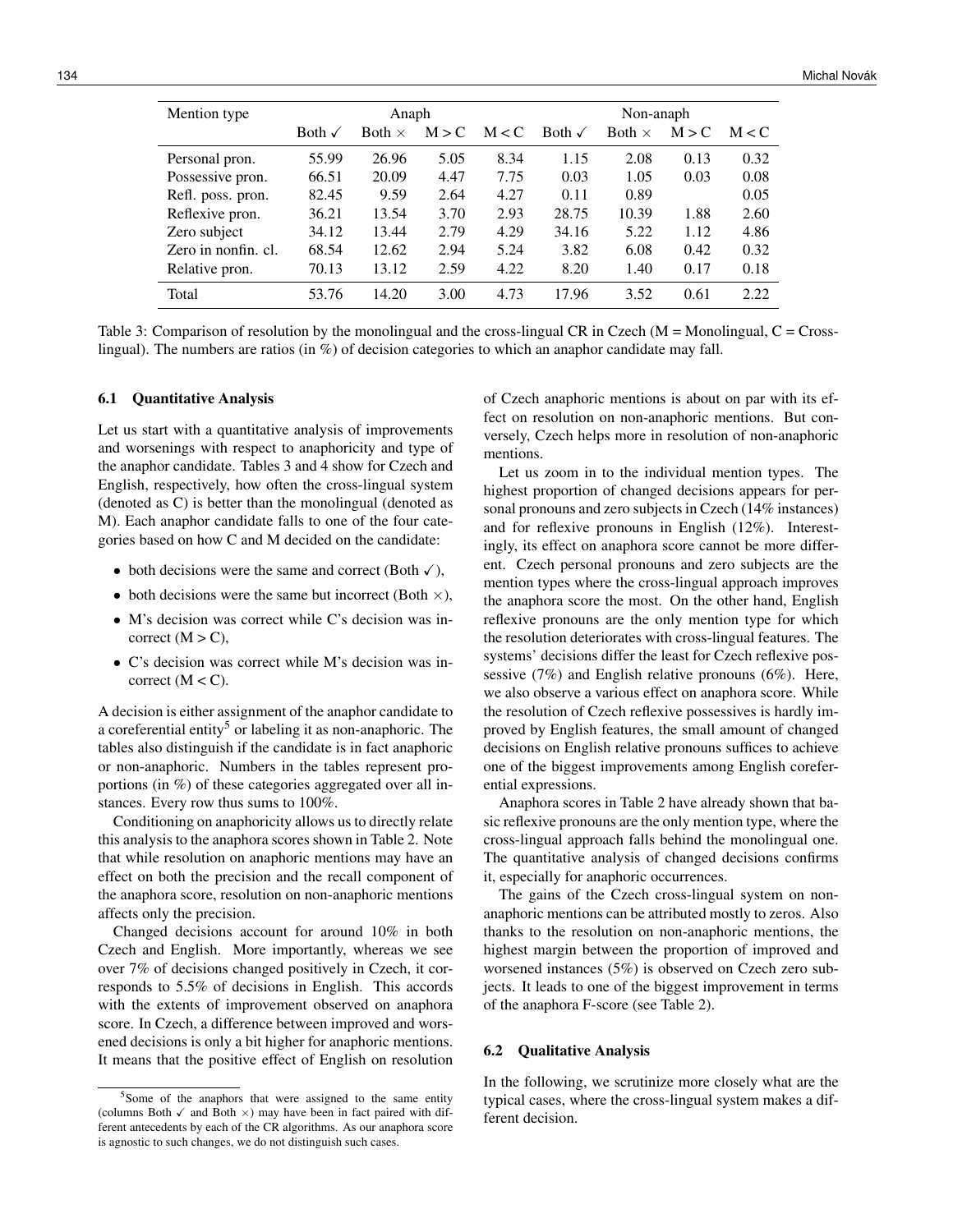| Mention type        | Anaph             |               |       |       | Non-anaph         |               |       |       |
|---------------------|-------------------|---------------|-------|-------|-------------------|---------------|-------|-------|
|                     | Both $\checkmark$ | Both $\times$ | M > C | M < C | Both $\checkmark$ | Both $\times$ | M > C | M < C |
| Personal pron.      | 61.57             | 21.97         | 3.12  | 4.02  | 5.60              | 2.35          | 0.49  | 0.88  |
| Possessive pron.    | 76.17             | 15.65         | 3.14  | 4.49  | 0.01              | 0.51          | 0.01  | 0.01  |
| Reflexive pron.     | 69.78             | 15.00         | 7.17  | 5.22  |                   | 2.83          |       |       |
| Zero in nonfin. cl. | 44.10             | 16.74         | 3.82  | 3.83  | 16.55             | 11.08         | 1.26  | 2.61  |
| Relative pron.      | 58.06             | 10.46         | 2.12  | 2.94  | 23.53             | 1.82          | 0.26  | 0.80  |
| Total               | 54.46             | 16.87         | 3.35  | 3.84  | 12.81             | 6.31          | 0.77  | 1.60  |

Table 4: Comparison of resolution by the monolingual and the cross-lingual CR in English ( $M =$  Monolingual, C = Cross-lingual). The numbers are ratios (in %) of decision categories to which an anaphor candidate may fall.

Let us start with a motivating example. Results in Table 2 show that improvement of the bilingually informed system on Czech personal and possessive pronouns and zero subjects is twice as high than on their English equivalents. This observation genuinely surprised us. We had expected the opposite. Our supposition was based on the fact that Czech grammatical gender is more evenly distributed over nouns. We assumed Czech gender could help filtering out the English antecedent candidates whose Czech counterparts do not match the pronoun's counterpart. Although this still may be true, obviously, there are even stronger factors that operate in the opposite direction – from English to Czech.

Czech personal and possessive pronouns are the mention types that considerably benefit from the cross-lingual approach. Gender of the corresponding English pronoun appears to play an absolutely decisive role. Many times, gender of the Czech pronoun is masculine or feminine while gender of the English pronoun is neuter, as it is in Example 1. English pronoun's gender thus serves rather as an animacy feature, which cannot be reconstructed solely from the Czech pronoun. The correct antecedent is sometimes selected also with a help from the English pronoun's number.

(1) *Oponenti*m.pl opponents *soudce*m.sg *Borka*m.sg *zvolili bojištˇe*n.sg of judge Bork chose the battlefield *drželi ho*mn.sg held it

Oponenti soudce Borka zvolili bojiště, drželi ho a udrželi si ho. Mr. Bork's opponents chose the battlefield, held it and kept it.

The analysis also shows that English syntax, which is more strict and thus easier to reconstruct, often helps in determining the correct antecedent. Example 2 shows the case, where neither English gender nor number could affect the resolver's decision. The correct decision is rather a result of a clear structure, where the syntactic objects in coordinated clauses very likely refer to the same entity.

(2) *kdo* who collected plans *posbíral plány*m.p *skupin*f.p from groups and cobbled them *a sesmolil je*mfn.p *do iniciativy* into an initiative

Van de Kamp je ten, kdo posbíral plány různých radikálních ekologických skupin a sesmolil je do jedné neohrabané iniciativy. . .

Mr. Van de Kamp is the one who collected the plans from the various radical environmental groups and cobbled them into a single unwieldy initiative. . .

Some of the possessive pronouns benefit from another syntax-related factor. Example 3 shows the case where the correct decision was very likely affected by the fact that the aligned English possessive pronoun ("*its* Opel line") is in a short context preceded by a construction with a possessive adjective ("*GM's* interest"). Not only the possessed objects does not have to be the same, but the possessivity factor also suppresses the unclear gender agreement in Czech ("*jeho* /its/" can be of masculine or neuter gender, whereas "*společnost* /company/" is of feminine gender and the gender of "*GM*" may be arbitrary).

```
(3) zájem<sub>m.s</sub> společnosti GM<sub>fm.s</sub> o společnost Jaguar<sub>fm.s</sub>
     interest
                GM-company's
                                      in
Jaguar company
      odráží
touhuf.s
pomocif.s
zpestˇrit
      reflects
a desire
to help
                                     diversify
products
                                              produktym.p
      této spoleˇcnostif.s
na
trhum.s
s
     of this company
                          in
market
with
cars
                                              vozym.p
                                                        .
jehomn.s
                                                        .
its
      série
Opel
     line
            Opel
     Zájem společnosti GM o společnost Jaguar odráží touhu pomoci
      zpestřit produkty této americké společnosti na rostoucím trhu s
     luxusními vozy. Jeho série Opel má zavedený image. . .
     GM's interest in Jaguar reflects a desire to help diversify the U.S.
     company's products in the growing luxury-car segment of the
     market. Its Opel line has a solid image. . .
```
Zero subjects is another Czech mention type for which a large improvement of the cross-lingual approach is observed. Anaphoric zero subjects benefit from the aspects similar to those we mentioned for personal pronouns: gender and number of the anaphor, more strict syntactic constraints in English etc. English gender may be even more important here, as the gender of a subject zero is impossible to be recognized just from the form of the governing verb, if the verb is in present tense.

While inspecting a sample of changed decisions for English personal and possessive pronouns, we do not witness many examples of clear influence by Czech gender or number. As for the personal pronouns, influence of gender or number is most often combined with the pure fact that the English pronoun has an aligned counterpart in Czech. For many of such pronouns, the option that the pronoun is non-anaphoric can then be discarded. The strength of this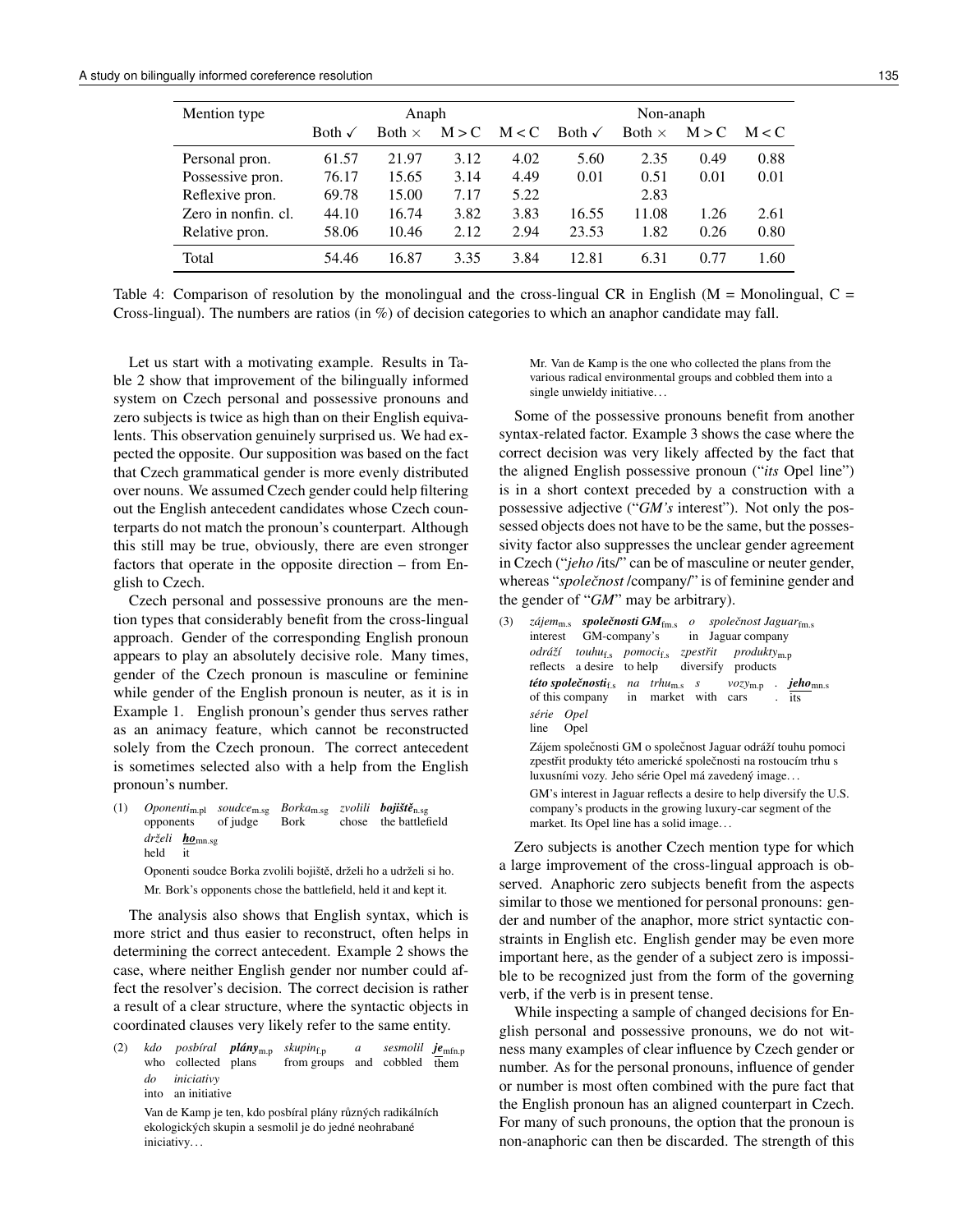aspect very likely accounts for the fact that the majority of most confident decision changes were in fact labeled as non-anaphoric by the monolingual system (e.g. in Example 4). Czech language side of the data thus help correctly label these pronouns as anaphoric.

(4) *Compelled service* Nucená služba*f.s* je protiústavní *is unconstitutional It* ∅*f.s* Je také *is also unwise* nerozumná Compelled service is unconstitutional. It is also unwise and unenforceable.

Nucená služba je protiústavní. Je také nerozumná a nevynutitelná.

Similarly, most of the improvements among English possessive pronouns do not result from additional information on gender and number from Czech. The crosslingual system rather takes advantage of the cases where a reflexive possessive pronoun is a Czech counterpart of the English possessive pronoun (see Example 5), or the cases where the pronoun has no Czech counterpart at all. In all these cases, the syntactic subject of the clause in which the pronoun lies is a preferred antecedent.

(5) *Digital Equipment Corp.* společnost Digital Equipment Corp. představila svou řadu *announced its line of computers* počítačů The hottest rivalry in the computer industry intensified sharply yesterday as Digital Equipment Corp. announced its first line of mainframe computers. . .

Nejžhavější rivalita v počítačovém průmyslu se včera notně přiostřila, když společnost Digital Equipment Corp. představila svou první řadu centrálních počítačů...

Back to the Czech zero subjects. Many of these expressions reconstructed during the automatic analysis are in fact superfluous. It is usually a consequence of a parsing error, when the real subject of a clause is not recognized (e.g. the word "*společnosti* /companies/" in Example 6). This error subsequently propagates to a wrong decision of the monolingual resolver (the word "*zpráva* /report/" labeled as an antecedent). Any superfluous zero subject may be correctly resolved in two ways: (1) labeling it as nonanaphoric, or (2) linking it to the expression that plays the same role in the sentence. We observe that 85% of the decisions corrected by the cross-lingual system are fixed in the former way. And a missing English counterpart of the superfluous zero plays a significant role in such decisions.

(6) *Avšak zpráva* But the report said *uvádí že* that companies *spoleˇcnosti*subj  $\frac{\cancel{\Theta}}{\text{sub}}$ – *platí* are paying more taxes *více daní* Avšak zpráva uvádí, že ačkoliv společnosti platí více daní, mnoho jich stále platí méně, než činí zákonná sazba. But even though companies are paying more taxes, many are still paying less than the statutory rate, the report said.

In a similar way, detection of English non-anaphoric zeros in non-finite clauses can be boosted by Czech features. If the zero is non-anaphoric, its governing clause usually remains non-finite in Czech or it turns into a noun phrase. For instance, in Example 7 the entity which performs the

act of "*hiring*" is not specified in the context of a given sentence, which is emphasized by the use of the noun "*nábor*" as a Czech translation of the participle. The automatically parsed structure of such cases is the same: since Czech non-subject zeros are rarely reconstructed by Treex linguistic pre-processing, there is usually no counterpart for the English zero to align with.

(7) *Fear of AIDS hinders* Strach z AIDS komplikuje – ∅actor *hiring* nábor*noun* Fear of AIDS hinders hiring at few hospitals. Strach z AIDS komplikuje nábor v několika nemocnicích.

The category of relative pronouns specified in terms of automatically set attributes may contain lots of pronouns that are in fact interrogative or fused. Such instances account for the majority of non-anaphoric English relative pronouns, correctly discovered by the cross-lingual system but not by the monolingual one.

Finally, we sought for the reasons of worsenings within a category of Czech and English reflexive pronouns. The worst decisions made by the cross-lingual method in Czech are on the pronouns that ended up resolved as non-anaphoric. Most of the time these incorrectly labeled pronouns have no alignment to English, thus no cross-lingual features related to the anaphor can be activated. On the other hand, the English cross-lingual resolver makes the most serious mistakes by selecting a wrong antecedent. In these cases, the pronouns are most often aligned to their Czech counterparts and these counterparts are actually often correct. Yet, the choice of the English antecedent seems to be random, regardless whether the Czech counterpart is labeled as coreferential with its correct antecedent, or the counterpart is any of the words *sám* or *samotný*, which should indicate emphatic use of the English reflexive pronoun.

# 7 Conclusion

This work conducts experiments on bilingually informed coreference resolution on Czech-English data. Comparing this cross-lingual approach to a monolingual resolver, we discovered that English helps more in resolution of Czech expressions than vice versa. A quantitative analysis shows that while English facilitates resolution of both Czech anaphoric and non-anaphoric mentions, Czech primarily helps to identify non-anaphoric mentions. The qualitative analysis reveals main reasons for improvements and worsenings all over the mention types. The most surprising finding is that the information on English gender seems to be improving resolution of Czech coreference more than vice versa. The animacy feature hidden in English gender appeared to be stronger than more even distribution of Czech genders across nouns.

## Acknowledgments

This project has been funded by the Czech Science Foundation grant GA-16-05394S. This work has been also sup